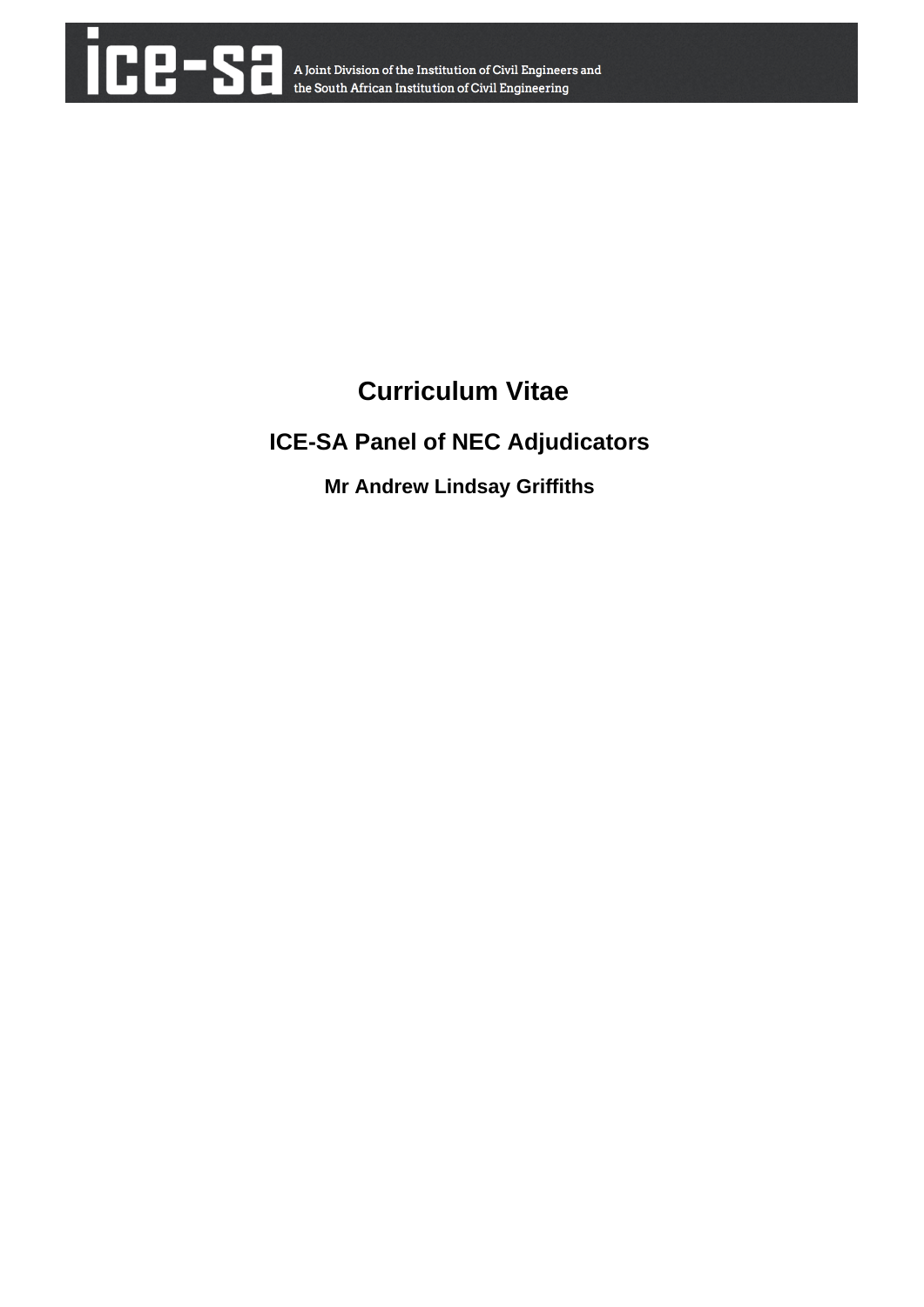

A Joint Division of the Institution of Civil Engineers and the South African Institution of Civil Engineering

## **Personal Details:**

**Forenames:** Andrew Lindsay **Surname:** Griffiths **Gender:** Male **Language:** English

**Contact Details Contact Details** 

 **Email:** algriffiths.drs@gmail.com **Cellphone:** 082 786 3895 **Home:** 011 463 9172

 **Province:** Gauteng **Country:** SOUTH AFRICA **Nationality:** British **Town**: Johannesburg

**ICE Membership Grade:** Fellow **ECUK Registration Level:** CENG

## **Contract Experience:**

Mr Griffiths is a Civil Engineer with a specialisation in dams, tunnels and underground works.

He is a:

- Registered Professional Engineer (RSA),
- Chartered Engineer (UK),
- Fellow of the South African Institute of Civil Engineers,
- Fellow of the Institution of Civil Engineers (UK),
- Fellow of the Association of Arbitrators (Southern Africa),
- the Southern African representative of the Dispute Review Board Foundation,
- and is on the both the SAICE and CESA President's lists of mediators and arbitrators.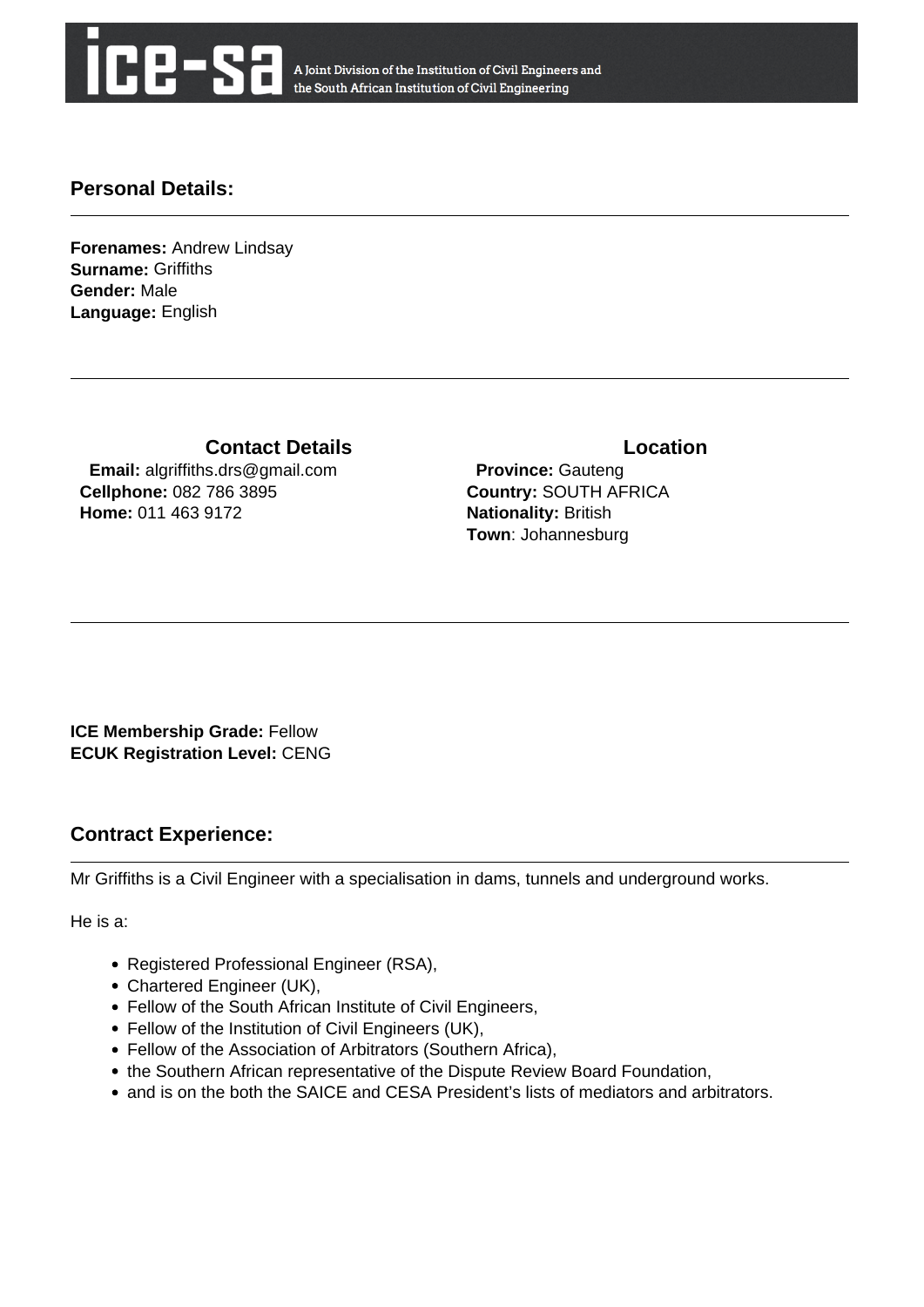# **Career Overview:**

Andy Griffiths is a Civil Engineer with a specialisation in dispute resolution, dams, tunnels and underground works. He is a Registered Professional Engineer (RSA), a Chartered Engineer (UK), a Fellow of the South African Institute of Civil Engineers, a Fellow of the Institution of Civil Engineers (UK), a Fellow of the Association of Arbitrators (Southern Africa), President-elect of Region 2 of the Dispute Review Board Foundation, and is on the both the SAICE and CESA President's lists of mediators and arbitrators, as well as the CIDB list.

He is a member of the FIDIC President's List of Accredited Dispute Adjudicator's.

He has experience with NEC, FIDIC, GCC and other forms of Contract.

### **Experience:**

**2014 – present: DAB (Dispute Adjudication Board) Chairman:** Standing DAB for a roads contract in Eastern Zambia (FIDIC Red Book)

**2014 – ADJUDICATOR:** Dispute on building project in Western Cape (NEC3 Short Form)

**2013 – present: DAB (Dispute Adjudication Board) Member:** Ad-hoc DAB for 4 disputes on a major contract at Medupi Power Station (FIDIC Yellow Book)

**2013 – present: DAB (Dispute Adjudication Board) Chairman:** Standing DAB for a structures contract at Kusile power station (FIDIC Red Book)

**2012 – present: DAB (Dispute Adjudication Board) Chairman:** Standing DAB for ORWRDP2 water pipeline and pump-station project (FIDIC Red Book).

**2013 – present: DAB (Dispute Adjudication Board) Sole Member:** Standing sole member DAB for a roads contract in Northern Lesotho (FIDIC Red Book)

**2013 – 2014: ADJUDICATOR:** 10 No disputes on GHHER Project, Secunda (NEC3)

**2012 – 2014: DAB (Dispute Adjudication Board) Chairman:** Ad-hoc DAB for 2 disputes on a major sub-contract at Medupi Power Station (FIDIC Yellow Book).

**2013: ADJUDICATOR:** Disputes on a pipeline diversion contract (NEC3)

**2013: MEDIATOR:** Dispute on Waste Water Treatment Works near Johannesburg (SA GCC 2004) – Mediation successful

**2013: DAB (Dispute Adjudication Board) Member:** Dispute Board Member (Ad-hoc DAB) for a pipeline project in KZN (SA GCC 2010)

**2013: ADJUDICATOR:** Disputes on TOC Abatement Project in Secunda (NEC3)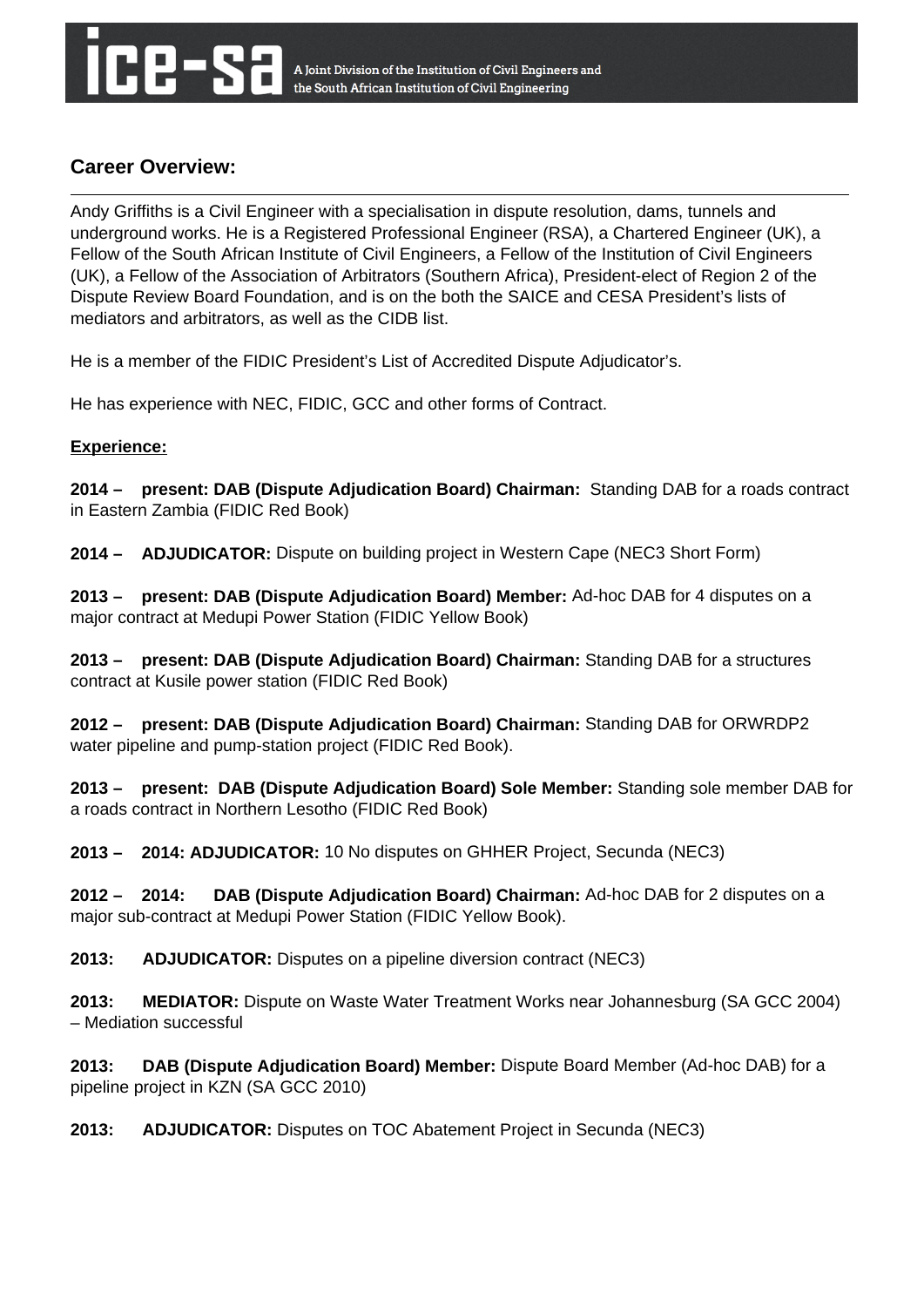- **2013: ADJUDICATOR:** Disputes on gas pipeline project (NEC3).
- **2012: ADJUDICATOR:** Disputes on gas pipeline project (NEC3).
- **2012: ADJUDICATOR:** 2 Disputes on FT Wax Expansion Project Work Package 03 (NEC3).
- **2012: ADJUDICATOR:** Dispute on FT Wax Expansion Project Work Package 06 (NEC3).
- **2012: ADJUDICATOR:** 2 Disputes on pipeline diversion project (NEC3).
- **2011:- ADJUDICATOR:** Dispute on sewer & water pipeline project (NEC3)
- **2010:- ADJUDICATOR:** Dispute on water pipeline, reservoir and access road project (NEC3)

**2010 – 2011: MEDIATOR:** Dispute on generator installation and refurbishment contract. Mediation agreement achieved and dispute settled. (FIDIC Short form)

**2009 – Present: MOKOLO – CROCODILE WATER AUGMENTATION PROJECT** Chairman of Management Committee and Contracts Specialist for R14 billion pipeline project to supply water to the Lepalale / Waterberg Coalfield area. (FIDIC Red Book)

**2009: ADJUDICATOR - INGULA PUMPED STORAGE SCHEME, RSA** Adjudicator appointed under NEC Contracts in respect of 7 disputes arising out of the Contracts for the Main Access Tunnel and Construction Access Tunnels. All disputes settled on basis of adjudicators decisions. (NEC2)

**2008 – Present: THUNE DAM, BOTSWANA** Project Director for Thune Dam, a 32.5m high by 1,500m long clay core earthfill dam with a central RCC spillway. Project also includes a water treatment works, pumpstation, delivery pipeline and access road. (FIDIC Red Book)

**2005 – 2009 DAM SAFETY REHABILITATION PROGRAMME** Project Director for rehabilitation of nine dams (eight earthfill and one concrete) varying in height from 10m to 50m. (SA GCC)

**2008: ARBITRATOR - 6 DAMS, SMITHFIELD DISTRICT, RSA** Arbitrator for a dispute concerning the construction of 6 earthfill dams in Smithfield District of South Africa. The dams varied in height between 5 and 9m, the largest of which failed during first flood. The Disputes were settled during the arbitration hearing.

**2003 – 2009 BERG WATER PROJECT SUPPLEMENT SCHEME CONTRACT** Chairman of the Management Committee and Contract Specialist. The Berg Dam comprises a 70m high by 990m wide concrete faced rockfill dam with a side channel spillway. Chairman of DAB for pump-station civil works, weir, balancing dam and de-silting works. (FIDIC Red Book)

**2007 – 2011: De HOOP DAM, RSA** Management Committee Representative and Contract Specialist for De Hoop Dam, a 81m high by 1,020m long RCC dam with a central spillway. (FIDIC Red Book)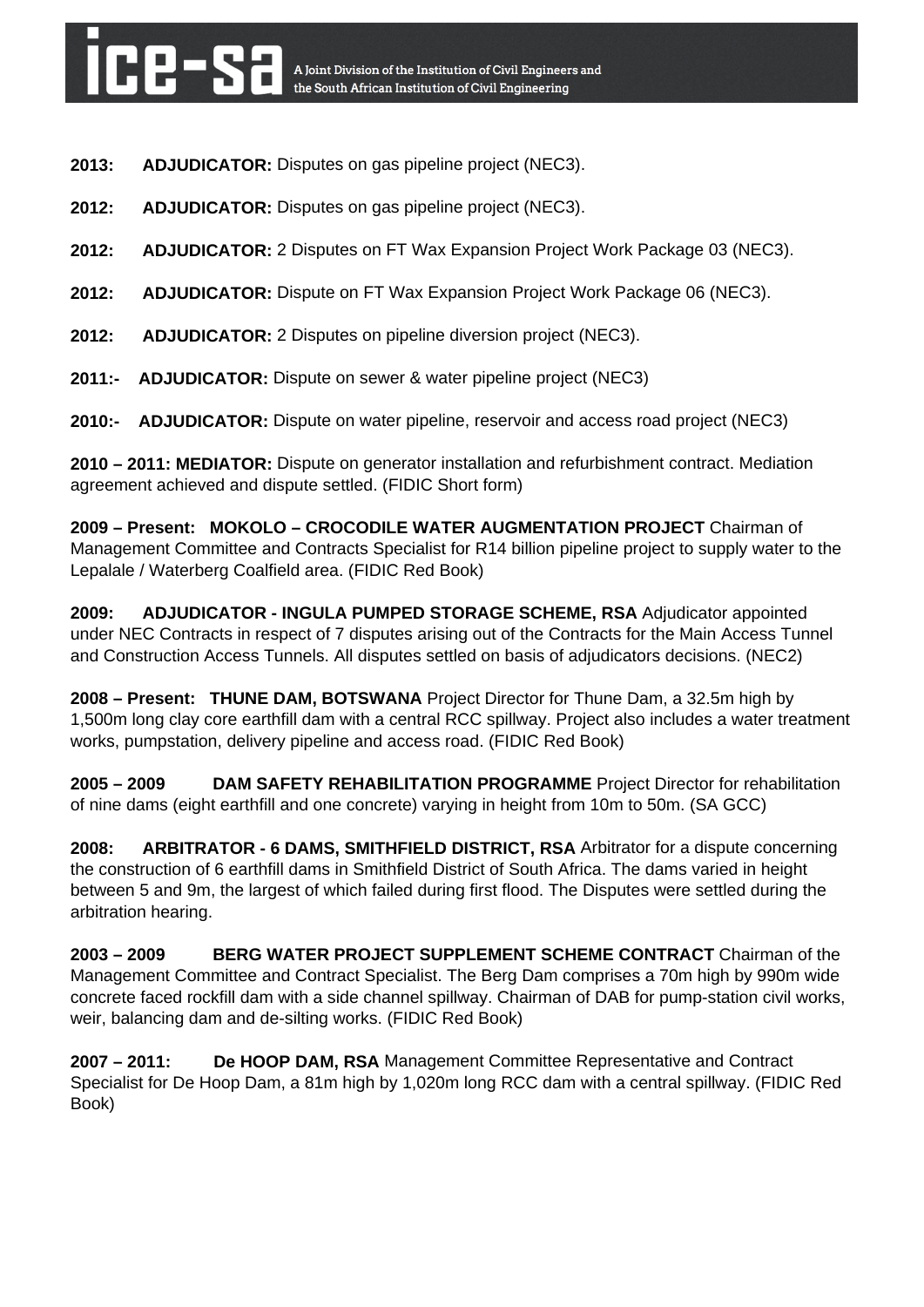

**2004 – 2007 DURBAN HARBOUR TUNNEL** Project Director for award winning soft ground subaqueous tunnel (FIDIC Red Book)

**2005 – Present VAAL RIVER EASTERN SYSTEM AUGMENTATION PROJECT (VRESAP)** JV Manco member, Project Director, the Engineer and contracts specialist advisor for 120km, 1.9m dia pipeline from Vaal Dam to Secunda. (FIDIC Red Book)

**2005 – 2009: LESOTHO HIGHLANDS WATER PROJECT, FURTHER PHASES FEASIBILITY STUDY** Member of the Management Committee and specialist reviewer.

**2005 MEDIATOR :** Factory roofing project

**2004 DISPUTE BOARD - INJAKA DAM** Chairman of Disputes Review Board (SA GCC)

**2001 – 2005 GAUTRAIN** Manco member of engineering JV and specialist advisor on tunnelling & contracts, Value R7 billion

**2003 – 2005 LEEUWKOP RELIEF OUTFALL SEWER** Project Director. Includes pipeline, tunnel, pipe bridge and short pipe-jack. Value 45m (SA GCC)

**1999 – 2004 Lesotho Highlands Water Project – LHWP, Phase 1B, Mohale Tunnel and Matsoku Diversion** Project Director and "The Engineer". Mohale Tunnel is 32 km long. Value R905 million. Matsoku Diversion Project comprises an 18m high mass concrete weir and 6 km long tunnel. Value R290 million. (FIDIC Red Book)

**2001 – 2002 MAGUGA DAM, SWAZILAND** Management Committee. 110 m high, clay core rockfill dam. Project Value = R500 million (FIDIC Red Book)

**1998 – 2000 KAMAZU DAM II, MALAWI** Specialist advisor on contract claims and contract administration.

**1988 - 2000 Lesotho Highlands Water Project – LHWP, PHASE 1A, KATSE DAM AND TRANSFER TUNNEL** 1997 - 2001 Project Manager,1993 - 1997 Deputy Project Manager, 1990 – 1993 Senior Contracts Engineer, Project Value = R2.6 billion. Responsible for all aspects of JV's operations for design, project management and construction supervision. The Engineer in terms of the FIDIC conditions of contract. **Katse Dam:** Double curvature concrete arch dam, 185m high. **Transfer Tunnel:** 45 km long, 5m dia TBM driven tunnel. (FIDIC Red Book)

### **Official positions held**

2013 – present Director: Contractual Affairs Infrastructure, Hatch Goba (Pty) Ltd

2005 - 2013 Director, GOBA (Pty) Ltd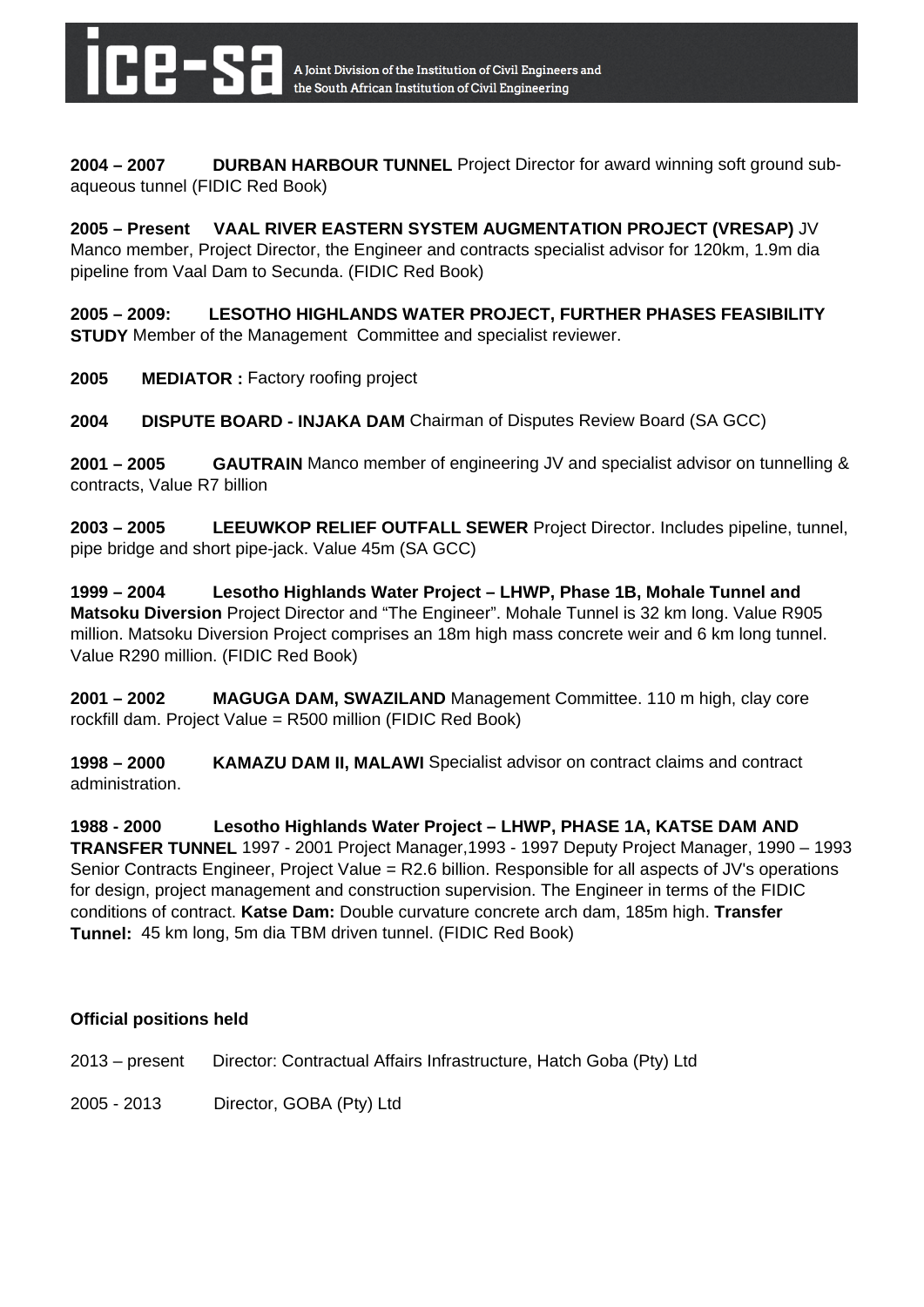| 2001 - 2004    | Director, Goba Moahloli Keeve Steyn (Pty) Ltd             |
|----------------|-----------------------------------------------------------|
| 1993 - 2001    | Director, Keeve Steyn (Pty) Ltd                           |
| 2009 - present | Chairman, Mokolo Crocodile Consultants JV                 |
| 2010 - present | Chairman, Thune Dam Consultants JV                        |
| $2003 - 2009$  | Chairman, Berg River Consultants JV                       |
| $2001 - 2005$  | Project Director, LHWP - Mohale Tunnel                    |
| 1997 - 2000    | Project Manager – LHWP, Katse Dam and Transfer Tunnel     |
| 1993 - 1996    | Dep Project Manager – LHWP, Katse Dam and Transfer Tunnel |

# **NEC Experience:**

Andy Griffiths has been an Arbitrator, Mediator or Adjudicator on over 50 disputes, 30 of which were under the NEC contracts, the balance being either the FIDIC, SAGCC or bespoke forms of Contract.

He is well versed in Dispute Board processes under the FIDIC form of Contract, having also served on 8 dispute boards. He is a member of the FIDIC President's List of Accredited Dispute Adjudicator's.

He has also tutored at various DRBF International Conferences and Workshops.

# **Built Environment Experience:**

Andy Griffiths has over 38 years post-graduate experience the majority of which included experience of working in multi-national joint ventures of consulting engineers on dams and tunnels, dealing with major international construction companies. He has particular experience in dispute resolution, dispute adjudication, construction management, contract procurement, contract administration, claims adjudication and large-scale engineering projects.

Major infrastructure contracts were he has played a major role include:

- Mokolo Crocodile Water Augmentation Project (MCWAP) 40 km large diameter steel pipeline & pumpstation
- Berg Water Project 65m high DFR Dam, 15km km large diameter steel Pipeline & Pumpstation
- Durban Harbour Tunnel 650m 4m dia, sub-aqueous tunnel excavated by slurry shield TBM
- Vaal River Eastern System Augmentation Project (VRESAP) 120 km large diameter steel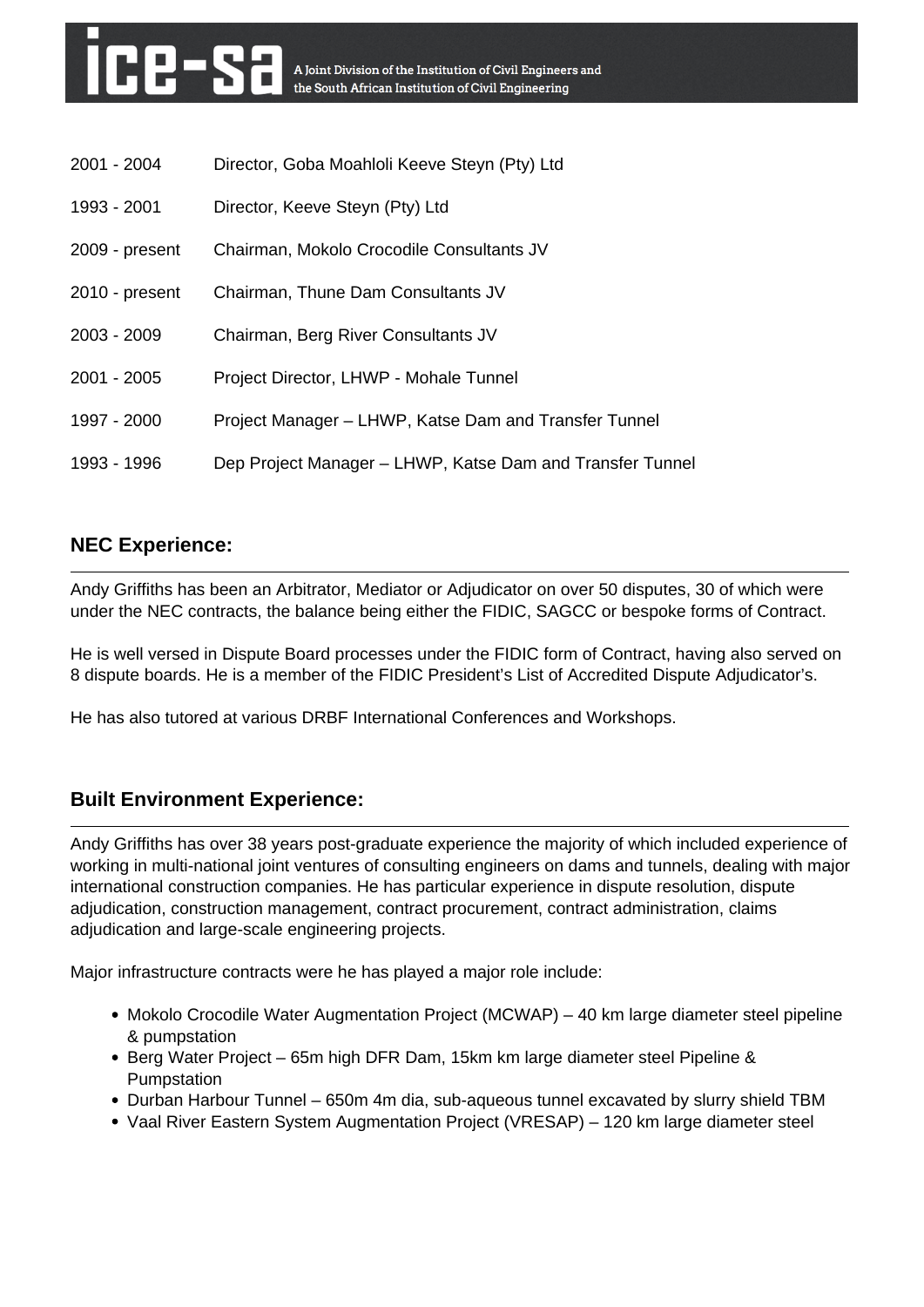pipeline, abstraction works & pumpstation

- Lesotho Highlands Water Project (LHWP) Katse Dam, 185m high double curvature arch dam
- LHWP Transfer Tunnel 45km long, 5m dia tunnel excavated by hard rock TBM
- LHWP Mohale Tunnel 32km long 5m dia tunnel excavated by hard rock TBM
- LHWP Matsoku Weir & Diversion Project 18m high concrete gravity dam; 6km drill and blast tunnel

## **Other Professional Activities and Publications**

### **Professional Associations**

- FIDIC President's List of Approved Dispute Adjudicators
- CIDB list of Approved Adjudicators
- Fellow, Association of Arbitrators (Southern Africa)
- President-elect (Region 2) and Country Representative Coordinator, Dispute Resolution Board Foundation (DRBF)
- Fellow, SA Institution of Civil Engineers
- Fellow, Institution of Civil Engineers (UK)
- Pr Eng, Professional Engineer (RSA)
- C Eng, Chartered Engineer (UK)

### **Committee Activities**

- **2010 present:** Board Member Dispute Resolution Board Foundation (Region 2)
- **2006 2010:** Country Rep Dispute Resolution Board Foundation
- **2005 2011:** Member SANCOT South African National Committee on Tunnelling
- **2008 2014:** Member ICE-SA Committee
- **2009 2012:** Member CESA Quality and Risk Management Committee.
- **2011 present:** Member CESA Legal Forum

### **Publications**

"Durban Harbour Tunnel – First Use of a Slurry Tunnel Boring Machine in South Africa", by A Hindmarch, A Griffiths, A Officer and G Wittneben, RETC Conference, 2007 Rapid Excavation & Tunneling Conference (RETC), 10-13 June 2007, Toronto, Canada [This paper was the recipient of the SANCOT Alec Wilson Memorial Award for the best paper on tunnelling, 2008]